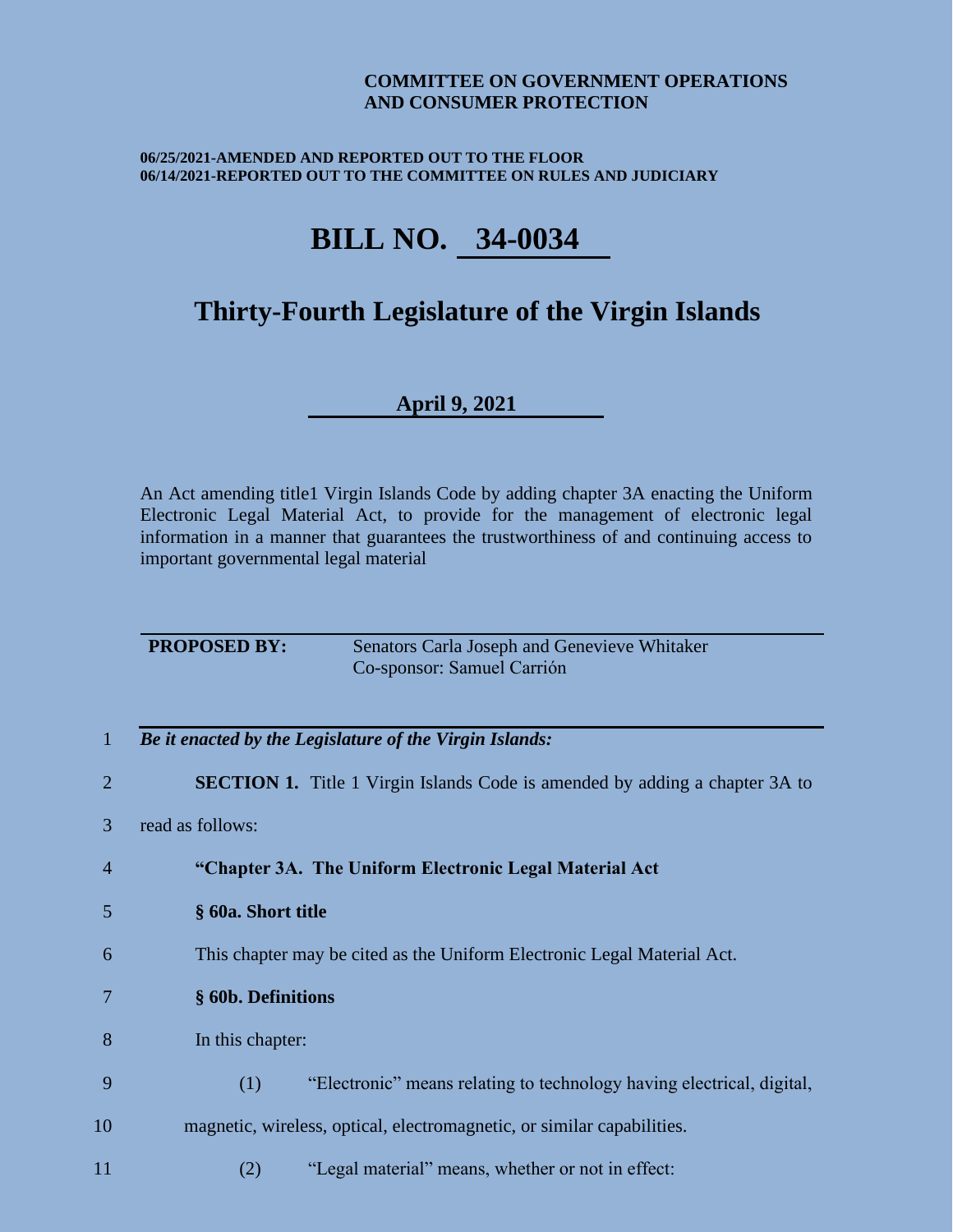| 1              | (A)                          | the Revised Organic Act of the Virgin Islands;                            |  |
|----------------|------------------------------|---------------------------------------------------------------------------|--|
| $\overline{2}$ | (B)                          | the Session Laws of the Virgin Islands;                                   |  |
| 3              | (C)                          | the Virgin Islands Code Annotated;                                        |  |
| $\overline{4}$ | (D)                          | the Code of the United States Virgin Islands Rules;                       |  |
| 5              | (E)                          | the Opinions of the Attorney General of the Virgin Islands;               |  |
| 6              | (F)                          | Reported decisions of the following courts: the Superior                  |  |
| 7              |                              | Court of the Virgin Islands and the Supreme Court of the Virgin Islands;  |  |
| 8              | (G)                          | Virgin Islands State Court Rules; and                                     |  |
| 9              | (H)                          | Virgin Islands Government Register.                                       |  |
| 10             | (3)                          | "Official publisher" means:                                               |  |
| 11             | (A)                          | for the Revised Organic Act of the Virgin Islands, the Office             |  |
| 12             | of the Code Revisor;         |                                                                           |  |
| 13             | (B)                          | for Session Laws of the Virgin Islands, the Office of the                 |  |
| 14             | Code Revisor;                |                                                                           |  |
| 15             | (C)                          | for the Virgin Islands Code Annotated, the Office of the                  |  |
| 16             | Code Revisor;                |                                                                           |  |
| 17             | (D)                          | for a rule published in the Code of the United States Virgin              |  |
| 18             |                              | Islands Rules, the Lieutenant Governor of the Virgin Islands;             |  |
| 19             | (E)                          | for the opinions of the Attorney General of the Virgin                    |  |
| 20             |                              | Islands, the Virgin Islands Department of Justice, Office of the Attorney |  |
| 21             | General;                     |                                                                           |  |
| 22             | (F)                          | for court decisions included under paragraph $(2)(F)$ , the               |  |
| 23             |                              | Office of the Administrator of Courts;                                    |  |
| 24             | (G)                          | for Virgin Islands State Court Rules, the Office of the                   |  |
| 25             | Administrator of Courts; and |                                                                           |  |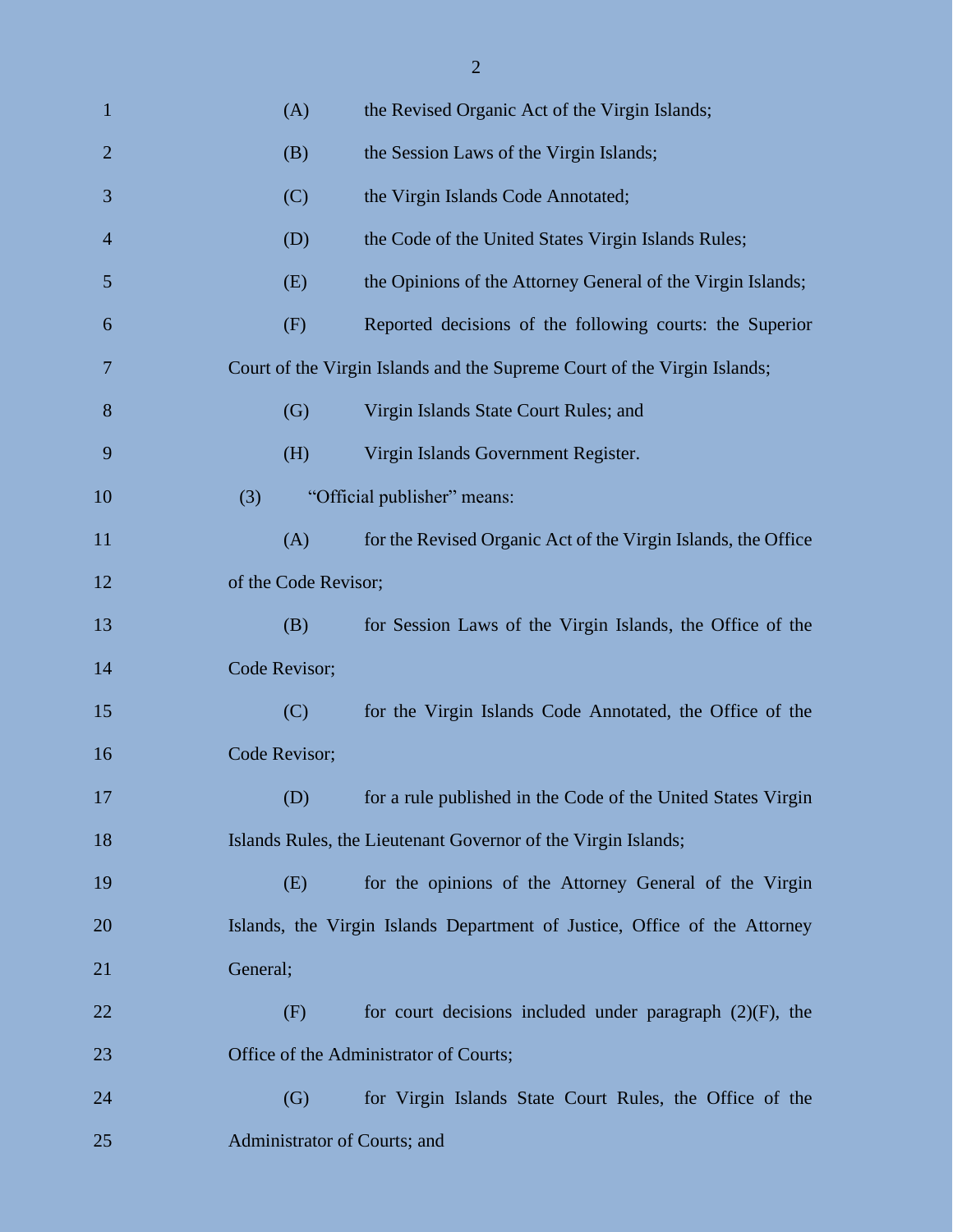| $\mathbf{1}$   | for the Virgin Islands Government Register, the Office of<br>(H)                                |
|----------------|-------------------------------------------------------------------------------------------------|
| $\overline{2}$ | Lieutenant Governor.                                                                            |
| 3              | "Publish" means to display, present, or release to the public, or cause to be<br>(4)            |
| $\overline{4}$ | displayed, presented, or released to the public, by the official publisher.                     |
| 5              | "Record" means information that is inscribed on a tangible medium or that<br>(5)                |
| 6              | is stored in an electronic or other medium and is retrievable in perceivable form.              |
| 7              | "State" means a state of the United States, the District of Columbia, Puerto<br>(6)             |
| 8              | Rico, the Virgin Islands, or any territory or insular possession subject to the jurisdiction of |
| 9              | the United States.                                                                              |
| 10             | § 60c. Applicability                                                                            |
| 11             | This chapter applies to all legal material in an electronic record that is designated           |
| 12             | as official under § 60d and first published electronically on or after the effective date of    |
| 13             | this chapter.                                                                                   |
| 14             | § 60d. Legal Material in Official Electronic Record                                             |
| 15             | If an official publisher publishes legal material only in an electronic record,<br>(a)          |
| 16             | the publisher shall:                                                                            |
| 17             | (1)<br>designate the electronic record as official; and                                         |
| 18             | comply with §§ 60e, 60g, and 60h.<br>(2)                                                        |
| 19             | (b)<br>An official publisher that publishes legal material in an electronic record              |
| 20             | and also publishes the material in a record other than an electronic record may designate       |
| 21             | the electronic record as official if the publisher complies with $\S$ 60e, 60g, and 60h.        |
| 22             | § 60e. Authentication of Official Electronic Record                                             |
| 23             | An official publisher of legal material in an electronic record that is designated as           |
| 24             | official under § 60d shall authenticate the record. To authenticate an electronic record, the   |
| 25             | publisher shall provide a method for a user to determine that the record received by the        |

user from the publisher is unaltered from the official record published by the publisher.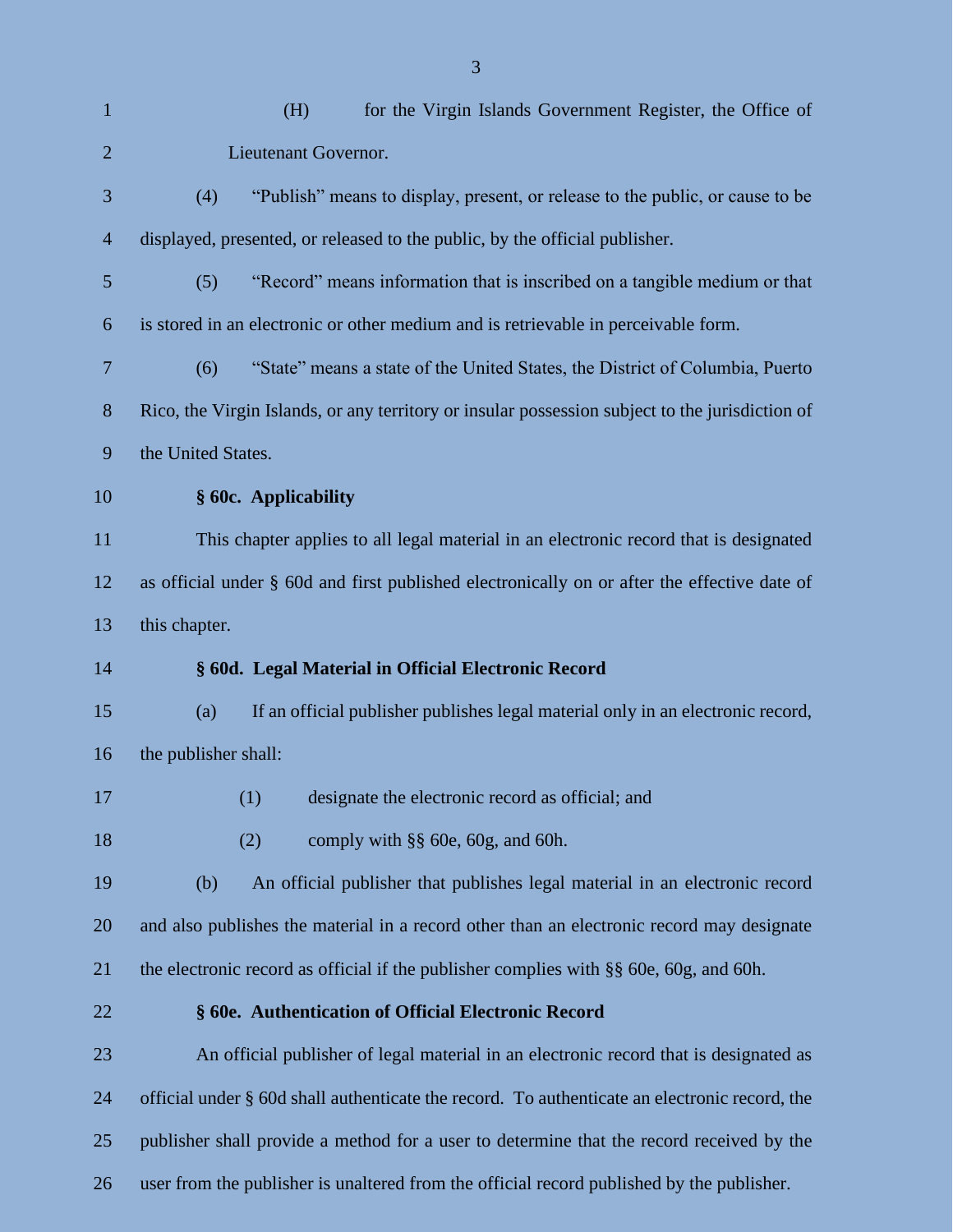#### **§ 60f. Effect of Authentication**

 (a) Legal material in an electronic record that is authenticated under § 60e is presumed to be an accurate copy of the legal material.

- (b) If another state has adopted a law substantially similar to this chapter, legal material in an electronic record that is designated as official and authenticated by the official publisher in that state is presumed to be an accurate copy of the legal material.
- (c) A party contesting the authentication of legal material in an electronic record authenticated under § 60e has the burden of proving by a preponderance of the evidence that the record is not authentic.
- 

# **§ 60g. Preservation and Security of Legal Material in Official Electronic Record**

 (a) An official publisher of legal material in an electronic record that is or was designated as official under § 60d shall provide for the preservation and security of the record in an electronic form or a form that is not electronic.

- (b) If legal material is preserved under subsection (a) in an electronic record, the official publisher shall:
- 17 (1) ensure the integrity of the record;
- 18 (2) provide for backup and disaster recovery of the record; and
- (3) ensure the continuing usability of the material.

## **§ 60h. Public Access to Legal Material in Official Electronic Record**

 An official publisher of legal material in an electronic record that is required to be preserved under § 60g shall ensure that the material is reasonably available for use by the public on a permanent basis.

**§ 60i. Standards**

 In implementing this chapter, an official publisher of legal material in an electronic record shall consider: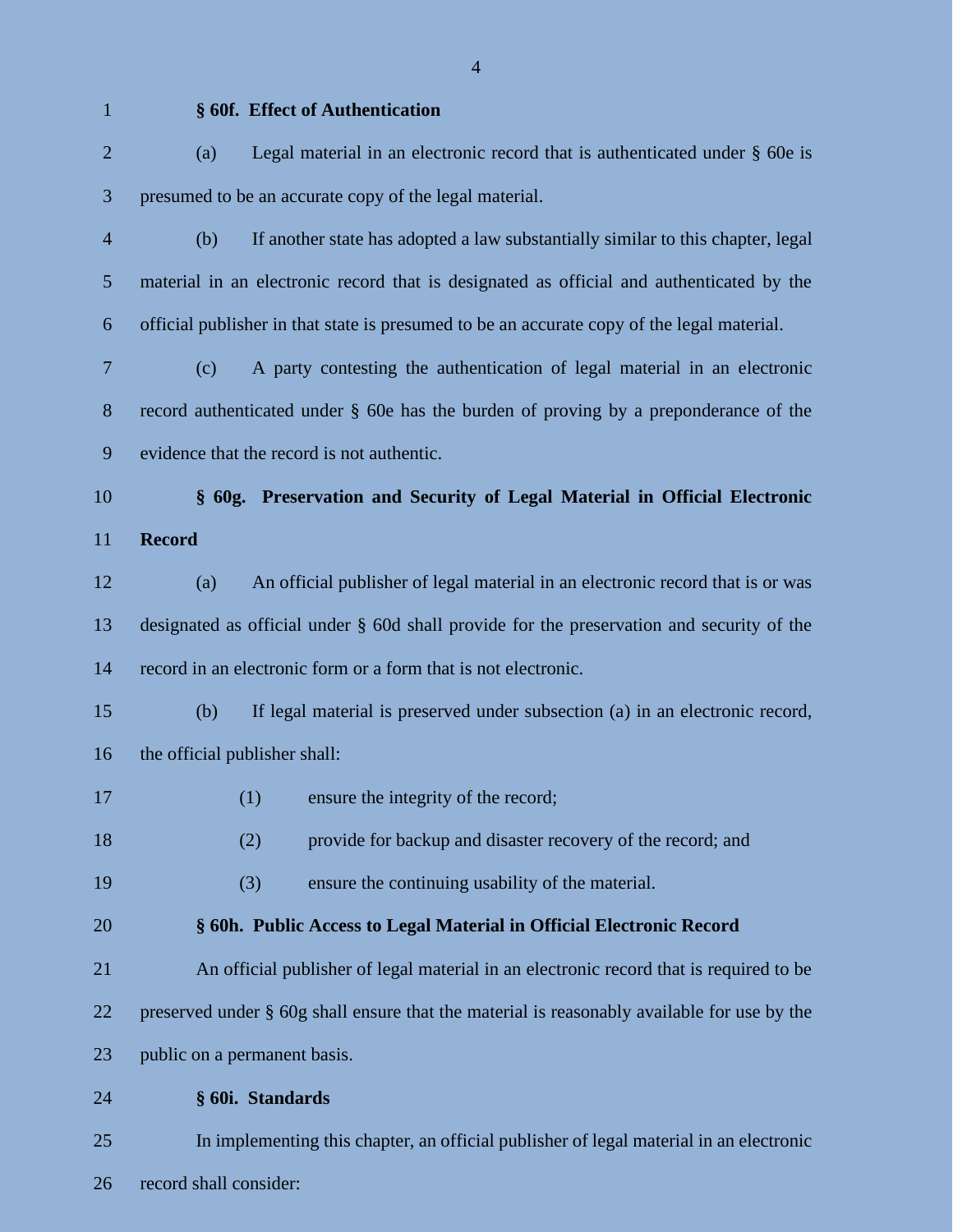(1) standards and practices of other jurisdictions; (2) the most recent standards regarding authentication of, preservation and security of, and public access to, legal material in an electronic record and other electronic records, as promulgated by national standard-setting bodies; (3) the needs of users of legal material in an electronic record; (4) the views of governmental officials and entities and other interested persons; and (5) to the extent practicable, methods and technologies for the authentication of, preservation and security of, and public access to, legal material which are compatible with the methods and technologies used by other official publishers in the Virgin Islands and in other states that have adopted a law substantially similar to this chapter. **§ 60j. Uniformity of Application and Construction** In applying and construing this chapter, as a uniform law, consideration must be given to the need to promote uniformity of the law with respect to its subject matter among states that enact it. **§ 60k. Relation to Electronic Signatures in Global and National Commerce Act** This chapter modifies, limits, and supersedes the Electronic Signatures in Global and National Commerce Act, 15 U.S.C. Section 7001 et seq., but does not modify, limit, or supersede Section 101(c) of that act, 15 U.S.C. Section 7001(c), or authorize electronic delivery of any of the notices described in Section 103(b) of that act, 15 U.S.C. Section 7003(b). **SECTION 2.** This act takes effect 90 days after enactment.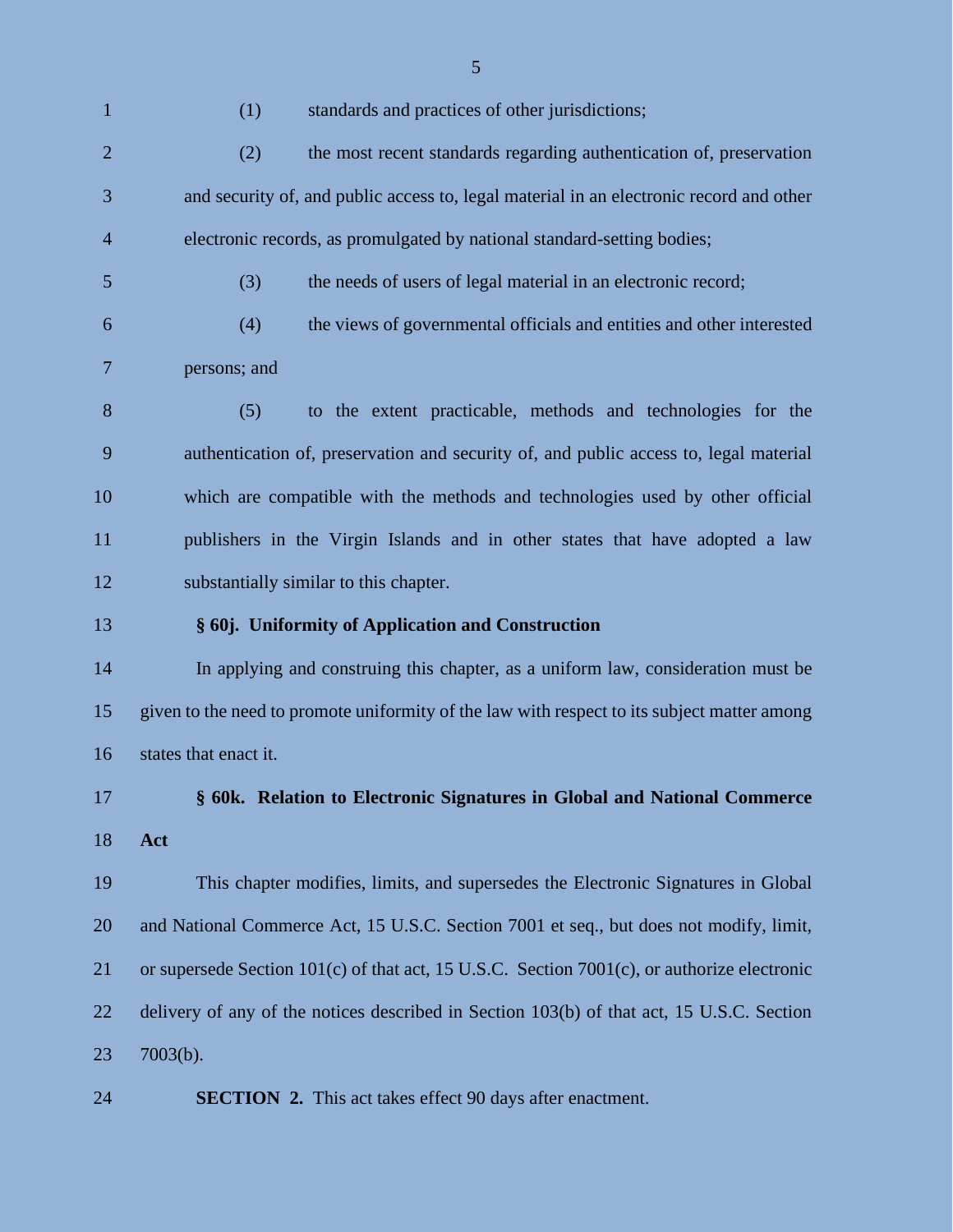### **Bill Summary**

 This uniform law was adopted in 2011 by the National Conference of Commissioners of Uniform Laws (the Uniform Law Commission). It the prefatory note to the Uniform Electronic Act, the Drafting Committee in describing the purpose and feature of the act wrote:

 The Uniform Electronic Legal Material Act (UELMA) provides states with an outcomes-based approach to the authentication and preservation of electronic legal material. That is, the goals of the authentication and preservation program outlined in the act are to enable end-users to verify the trustworthiness of the legal material they are using and to provide a framework for states to preserve legal material in perpetuity in a manner that allows for permanent access.

 It should be noted that there are some important issues this act does not address, leaving them to other law or policy. First, this act does not mandate that states publish legal material electronically; choice of format is left entirely to a state's discretion. Second, the act does not require a state to convert older legal material from print format to electronic format. Print remains an accepted medium for preservation of and access to legal material. If, however, a state converts older legal material from print to electronic format, and if the state then designates that electronic format as official, the requirements of the act apply. 

 Third, this act does not deal with copyright issues, leaving those to federal law and state practice. 

- Fourth, this act does not affect or supersede any rules of evidence; it only provides that electronic legal material that is authenticated is presumed to be a true copy.
- 

 Fifth, the act does not affect existing state law regarding the certification of printed documents. 

 Sixth, this act does not interfere with the contractual relationship between a state and a commercial publisher with which the state contracts for the production of its legal material. The act requires that the official publisher be responsible for implementing the terms of the act, regardless of where or by whom the legal material is actually printed or distributed. For the purposes of the act, only a state agency, officer, or employee can be the official publisher, although state policy may allow a commercial entity to produce an official version of the state's legal material.

 The act is intended to be complementary to the Uniform Commercial Code (UCC, which covers sales and many commercial transactions), the Uniform Real Property Electronic Recording Act (URPERA, which provides for electronic recording of real property instruments), and the Uniform Electronic Transactions Act (UETA, which deals with electronic commerce). This act addresses the critical need to manage electronic legal information in a manner that guarantees the trustworthiness of and continuing access to important state legal material. Technology changes quickly enough that state governments must address this issue, as existing electronic legal information is already in danger of being lost. A uniform act will allow state governments to develop similar systems of authentication and preservation, aiding the free flow of information across state lines and the sharing of experiences and expertise to keep costs as low as possible.